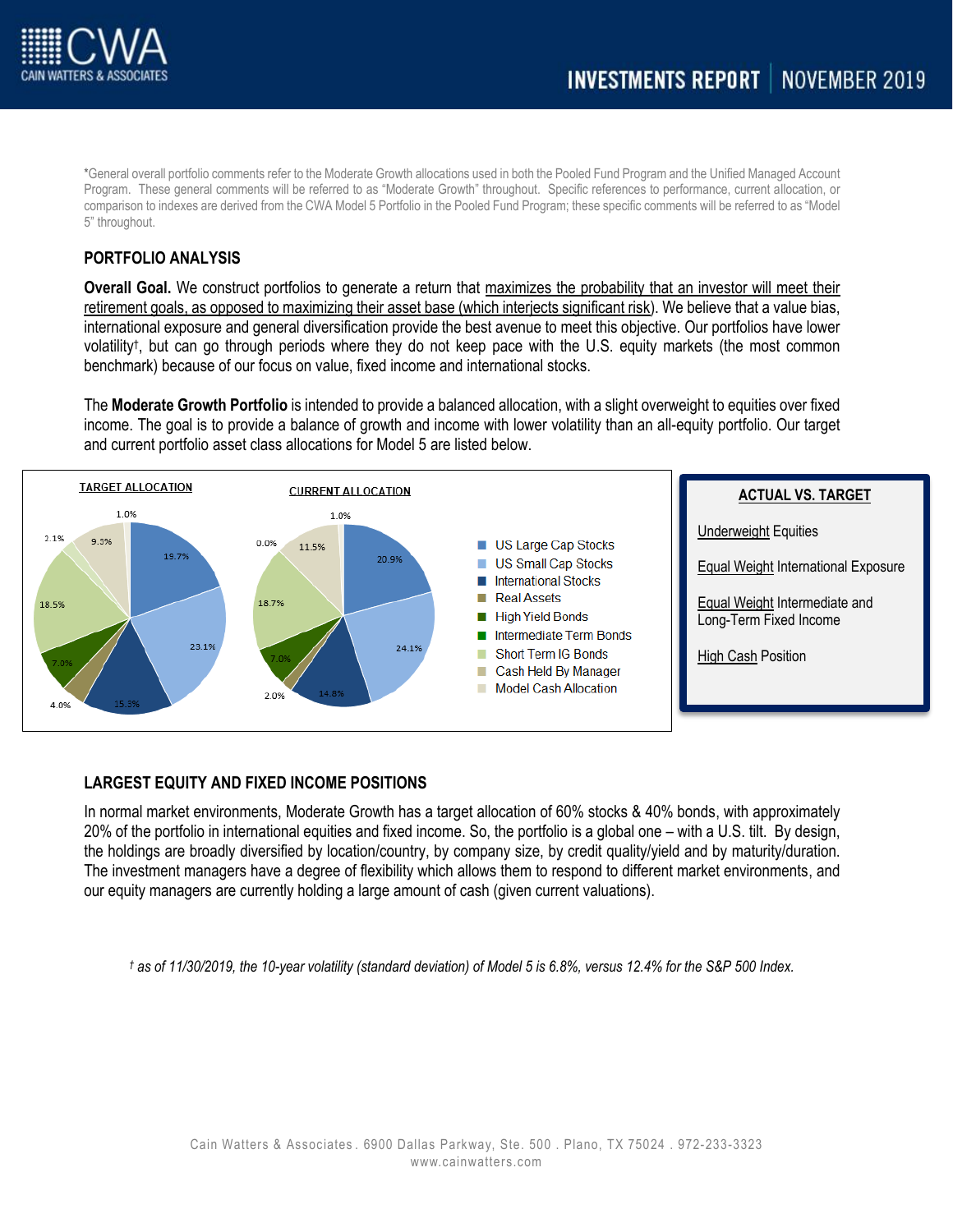

## **PERFORMANCE**

The Moderate Growth portfolios in the Pooled Fund Program and the Unified Managed Account Program have slightly different investments, costs and thus returns. Accordingly, we direct you to your account statement for your individual performance.

In November, Model 5 (net of fees and expenses) outperformed $\omega$  compared to the Global 60/40 Index, outperformed compared to the S&P Moderate Growth Index, and underperformed compared to the U.S. 60/40 Index which posted the following returns:

| <b>PERFORMANCE</b>                        | <b>NOV</b> | <b>COMMENTS</b>                                                                                                                                                                                                                         |
|-------------------------------------------|------------|-----------------------------------------------------------------------------------------------------------------------------------------------------------------------------------------------------------------------------------------|
| Global 60/40 Benchmark Index(2)           | 1.16%      | Domestic equity markets outperformed global markets during a relatively<br>quiet and upbeat month for stocks. Domestic bonds were flat and global<br>bonds sold off as yield curves steepened moderately post the Fed cutting<br>rates. |
| US $60/40$ Benchmark Index <sup>(3)</sup> | 2.16%      |                                                                                                                                                                                                                                         |
| S&P Moderate Growth Index <sup>(4)</sup>  | 1.03%      |                                                                                                                                                                                                                                         |

- (1) "Market Perform" means within a range of +10 bps to -10 bps of the applicable index for the month (or +/- 8 bps per month for YTD performance); "Outperform" means more than +10 bps for the month (or more than +8 bps per month for YTD performance); "Underperform" means more than -10 bps for the month (or more than -8 bps per month for YTD performance). **Please note performance comparison comments are based upon Model 5 Pooled Fund Program**  data. There are inherent limitations in the use of model performance – please read the Model Disclosure found on page 6. Investors should **consult their individual custodial statement for actual performance of individual portfolios. Actual performance comparisons may differ from model comparisons.**
- (2) Global 60/40 Benchmark is 60% MSCI ACWI Index & 40% Barclays Global Aggregate Bond Index.
- (3) US 60/40 Benchmark is 60% S&P 500 Index & 40% Barclays U.S. Aggregate Bond Index.
- (4) S&P Moderate Growth Index is 50% S&P Target Risk Moderate Index & 50% S&P Target Risk Growth Index.

# **MARKET PERFORMANCE**

#### **Equities**

| <b>PERFORMANCE</b>                     | <b>NOV</b> | <b>MULTIPLE</b> | <b>COMMENTS</b>                                                                                                                         |
|----------------------------------------|------------|-----------------|-----------------------------------------------------------------------------------------------------------------------------------------|
| U.S. Equities $(5)$                    | 3.80%      | 22.2X           | Equities went into a melt up mode during the month bolstered by<br>accommodative Fed policy and a lack of negative geopolitical events. |
| International Developed <sup>(6)</sup> | 1.16%      | 18.0X           | International markets had a good month in the midst of the risk on trade<br>persisting through the month.                               |
| Emerging Markets <sup>(7)</sup>        | $-0.13%$   | 15.0X           | Emerging markets were slightly lower during the month.                                                                                  |

(5) U.S. Equities are represented by the Russell 3000 Index.

(6) International Developed is the MSCI EAFE Index.

(7) Emerging Markets is the MSCI EM Index.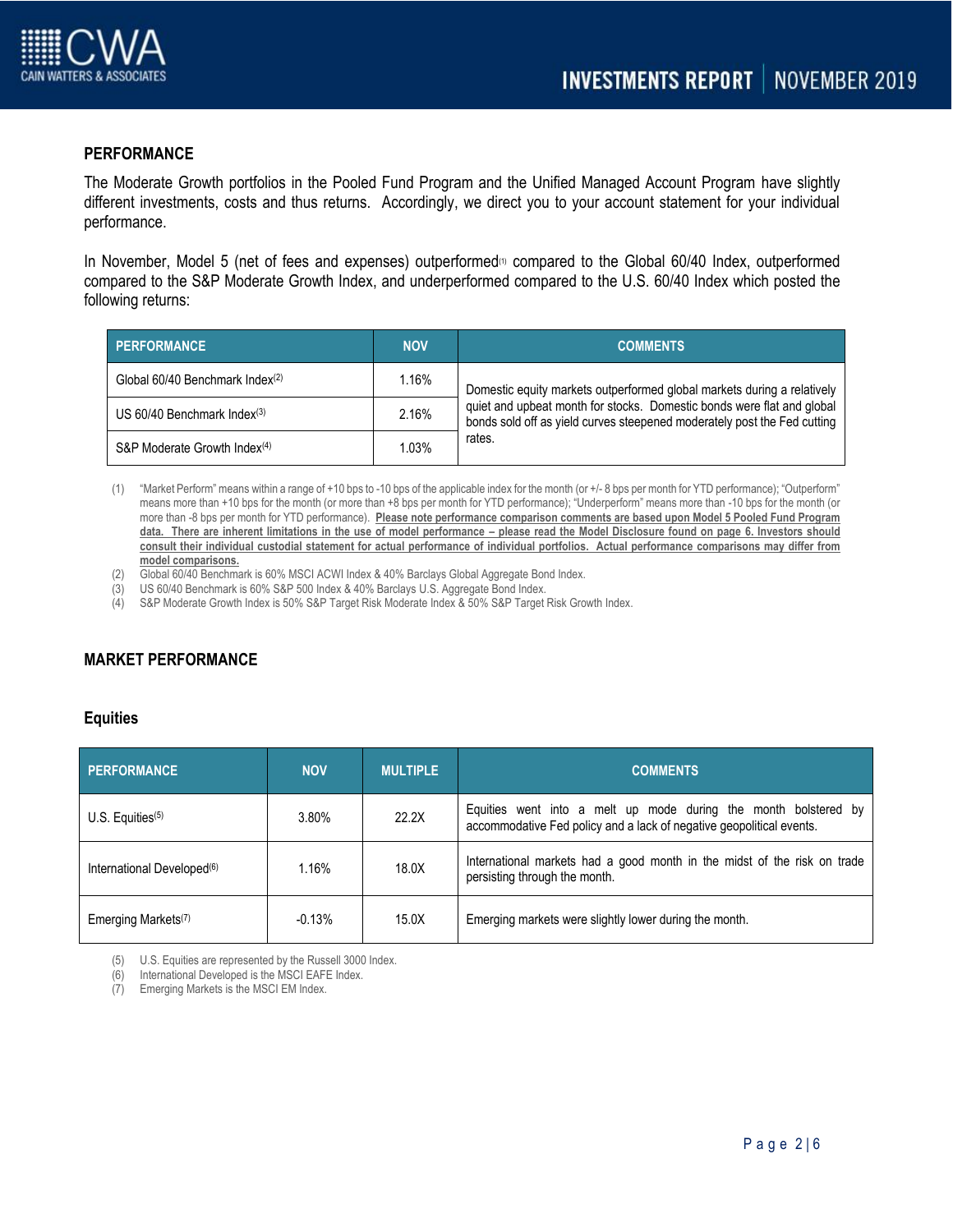

### **Fixed Income**

| PERFORMANCE                                      | <b>NOV</b> | <b>SPREAD</b><br><b>OVER UST</b><br><b>10 YEAR</b> | <b>COMMENTS</b>                                                                                                            |
|--------------------------------------------------|------------|----------------------------------------------------|----------------------------------------------------------------------------------------------------------------------------|
| U.S. Treasuries (Medium Duration) <sup>(8)</sup> | $-0.65%$   |                                                    | Yields moved higher during the month as the curve began to<br>steepen.                                                     |
| U.S. Treasuries (Longer Duration) <sup>(9)</sup> | $-0.50%$   | 0.47%                                              | The curve steepened during the month.                                                                                      |
| Global Fixed Income <sup>(10)</sup>              | $-0.76%$   | $-0.35%$                                           | Global bonds underperformed during the month.                                                                              |
| Emerging Fixed Income <sup>(11)</sup>            | 0.38%      | 2.77%                                              | Emerging market bonds were positive during November.                                                                       |
| High Yield <sup>(12)</sup>                       | 0.33%      | 3.84%                                              | High Yield posted a positive return, owing more to their equity<br>adjacent nature than to actual rate or credit dynamics. |

(8) U.S. Treasuries (7-10 Years), represented by the Barclays U.S.T 7-10 Yr Total Return Index

(9) U.S. Treasuries (20+ Years), represented by the Barclays U.S.T 20+ Yr Total Return Index

(10) Barclays Global Aggregate Bond Index.

(11) Barclays Emerging Markets EMEA Total Return

(12) Barclays U.S. Corporate High Yield Index.

**Commodities and Real Assets**. The Model 5 portfolios do not have significant exposure to commodities, except indirectly. However, commodities and real assets (real estate) provide a good sense of global demand (in the case of industrial commodities) or fear (gold).

| <b>PERFORMANCE</b>                | <b>NOV</b> | <b>TREND</b> | <b>COMMENTS</b>                                                 |
|-----------------------------------|------------|--------------|-----------------------------------------------------------------|
| Energy $(13)$                     | 1.03%      | UP           | Oil again moved higher and is in an up trend.                   |
| Real Estate <sup>(14)</sup>       | $-1.03%$   |              | Real Estate cooled during the month after a nice move higher.   |
| Industrial Metals <sup>(15)</sup> | $-2.68%$   |              | Metals sold off during the month.                               |
| Gold <sup>(16)</sup>              | $-3.21%$   |              | Gold weakened during the month and is tight roping a downtrend. |

(13) S&P GSCI Energy Total Return Index.

(14) Dow Jones U.S. Real Estate Index.

(15) S&P GSCI Industrial Metals Total Return Index.

(16) SPDR Gold Shares (GLD).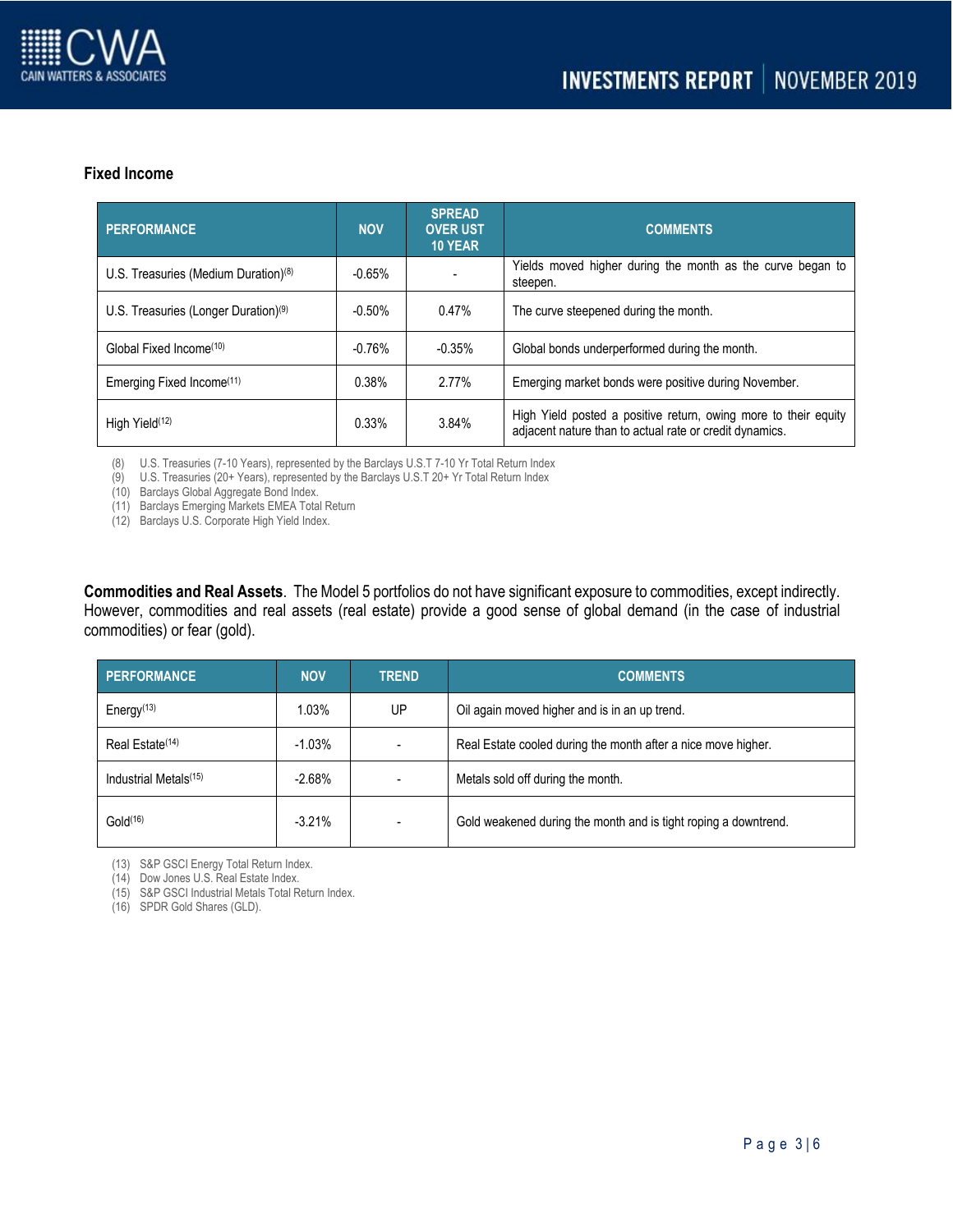

## **Market Comments**

November was a good month for equities, and was generally a "melt up" scenario, with the market charging higher almost every day. The lack of geopolitical noise and an accommodative Fed backdrop served to bolster the serene nature of the market.

As we close out the year, we once again find ourselves cautiously optimistic in the short term. We enter an election year in 2020. 19 of the last 22 elections years have been strongly positive ones for equity markets, which has led to a narrative that election years are inherently bullish. One of the 3 negative years was 2008, however.

We do believe that it is probable that 2020 could start out on a good note. However, the Fed already cutting rates before we get into a recession gives us pause. It is not out of the realm of possibility that we could tip into a recession in the back half of 2020, even given easy monetary policy and the election. We are now in the longest bull market of all time and the longest economic expansion of all time, but one has to wonder how much of the duration of this run is manufactured by liquidity programs, Fed policy and keeping rates low for so long.

The artificial nature of these policies has led to a distortion in valuations in the market and to many companies sporting humongous market caps that defy their own fundamentals. It has also spurred a decade long trend for corporate America, in which companies have bought back their own stock rather than invest in capacity, R&D, job creation, etc. Many companies have also borrowed at historically low rates to purchase their own stock back, a trend that only works as long as they can earn returns on equity in excess of their cost of capital. A softening of the economy could shine a light on many of these issues and cause mean reversion across the markets, which could lead to much of the market leadership seeing their market caps erode back down to reality.

We continue to believe investing with an eye for value and with a margin of safety helps steer capital away from many of these trouble spots. It also forces capital into companies that have stronger balance sheets, cash flow generation and the ability to navigate a potential recession. This might not lend itself to short term outperformance, but we believe it will lead to more opportunity to take advantage of areas of the market at cheaper valuations in the future.

**Note: In late November the proposed acquisition of TD Ameritrade by Charles Schwab was announced. Currently, the merger is anticipated to close in the latter half of 2020 if everything goes smoothly. At this time, we have no additional information regarding our relationship with TD Ameritrade other than what is public. We do not anticipate any material changes to pricing or fees at this time, nor do we anticipate the Schwab/TD partnership to be disruptive to client accounts.** 

**As we learn more in the early part of next year we will update you if there are to be any changes that are noteworthy. However, we anticipate this to be business as usual for the foreseeable future.**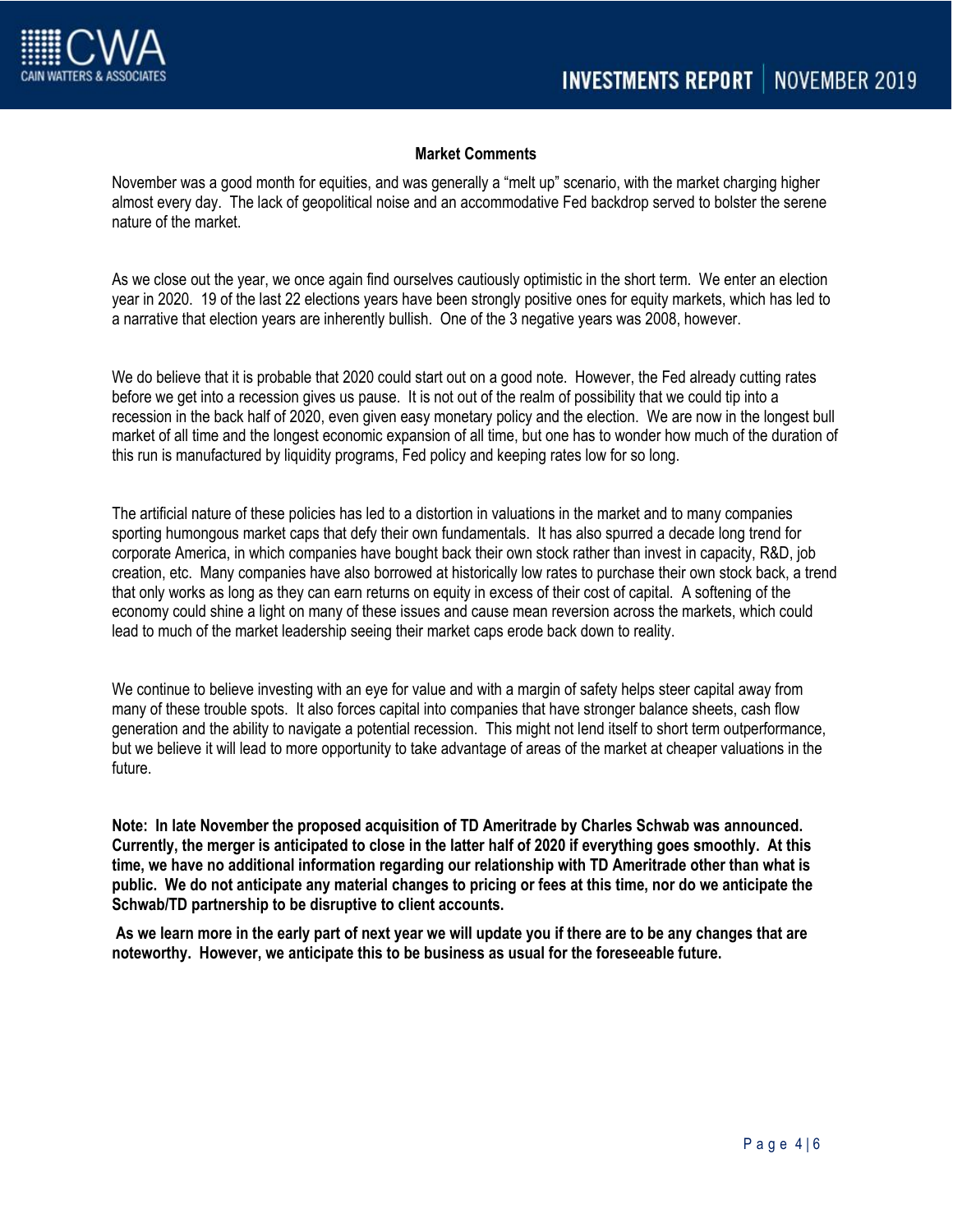

# **Further Reading**

### 1) **Standing Alone Against the Crowd: Abandon Value? Now?!?, Research Affiliates, November 2019**

This paper, while technical in nature, casts the spotlight on value investing and parts of the market that are currently overvalued. Reading this paper lends support to the idea that value investing in this particular market climate could pay handsome dividends in the not too distant future.

[https://www.researchaffiliates.com/en\\_us/publications/articles/766-standing-alone-against-the-crowd.html](https://www.researchaffiliates.com/en_us/publications/articles/766-standing-alone-against-the-crowd.html)

#### *For questions, or to request additional information, please contact your CWA Financial Planner*

#### **DISCLOSURES**

#### **PAST PERFORMANCE IS NOT AN INDICATOR OF FUTURE MARKET RETURNS.**

Cain Watters is a Registered Investment Advisor. Request Form ADV Part 2A for a complete description of Cain Watters Advisors' *investment advisory services. Diversification does not ensure a profit and may not protect against loss in declining markets. No inference should be drawn that managed accounts will be profitable in the future or that the Manager will be able to achieve its objectives. Investing involves risk and the possibility of loss, including a permanent loss of principal.*

Asset allocation and diversification do not assure or guarantee better performance and cannot eliminate the risk of investment losses. All investments and strategies have the potential for profit or loss. Different types of investments involve higher and lower levels of risk. Historical performance returns for investment indexes and/or categories, usually do not deduct transaction and/or custodial charges or an advisory fee, which would decrease historical performance results. There are no assurances that a portfolio will match or exceed any specific benchmark.

*This commentary contains the opinions of the CWA Investment Committee at the time of publication and is subject to change. Market and economic factors can change rapidly, producing materially different results. This update is intended for clients currently invested in CWA Recommended Investment Programs. This is not intended to be personalized investment advice. This does not take into account a particular investor's financial objectives or risk tolerances. Any specific mention of securities is for informational purposes only and is not intended as a recommendation or solicitation to purchase.*

*CWA Model 5 Moderate Growth Pooled Fund Program: The target allocation and portfolio data used throughout this presentation is for the CWA Model 5 recommended for participants in the Pooled Fund Program. This Model is the most common recommendation and is used here to illustrate the CWA methodology. Other CWA Recommended Investment Program models will vary in asset allocation and underlying manager and/or security selection. Clients should discuss these models and programs with their planner prior to selection.*

\*\*The CAPE ratio is a valuation measure that uses real earnings per share (EPS) over a 10-year period to smooth out fluctuations in corporate *profits that occur over different periods of a business cycle. The ratio is generally applied to broad equity indices to assess whether the market*  is undervalued or overvalued. While the CAPE ratio is a popular and widely-followed measure, several leading industry practitioners have *called into question its utility as a predictor of future stock market returns. The CAPE ratio, an acronym for Cyclically Adjusted P/E (i.e. Price-Earnings) ratio, was popularized by Yale University professor Robert Shiller. It is also known as the Shiller P/E ratio.*

*+Statements relating to Value outperforming Growth are based upon the data of the Fama-French 3-Factor Model. A pioneering study by renowned academics, Eugene Fama and Ken French, suggesting that three risk factors: market (beta), size (market capitalization) and price (book/market value) dimensions explain 96% of historical equity performance.*

*Model Performance Disclosure: Model performance is NOT an indicator of future or actual results. Performance does not represent the returns that any individual investor actually received. Cain Watters Investors may incur a loss. Cain Watters Models contain allocations to several different common pooled trust funds. Each individual pooled trust fund has a defined investment strategy; usually designed around a specific asset class. Investment managers and their respective strategies are chosen to meet each of the pooled funds' objectives. Investors in the models pay a monthly asset based trust fee, based on their average investment balance during the month. Model performance is calculated using the reported net asset value of each individual pooled fund. Performance for the individual funds is then weighted according to the model target allocation. Model performance includes the reinvestment of dividends*